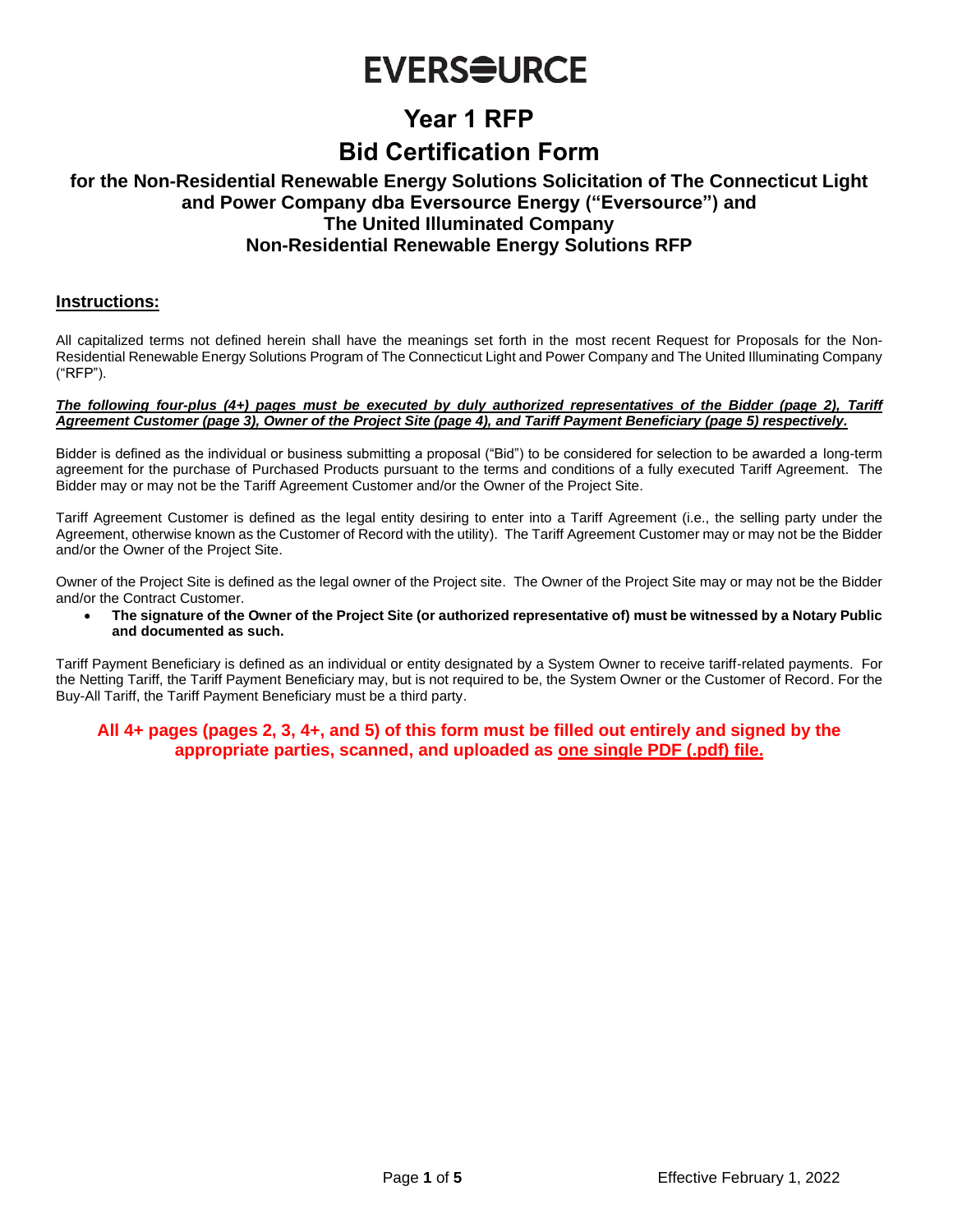# **EVERS<del>Q</del>URCE**

### **Bidder's Signature, Commitment and Acceptance**

Bidder agrees to submit its Bid Form according to the instructions included in the RFP and the Company-specific instructions provided on each Company's website.

Bidder represents that it understands the requirements, terms and conditions of the RFP.

Bidder hereby certifies that all the statements and representations made in this Bid are true and accurate to the best of Bidder's knowledge.

By submission of the Bid Form, Bidder agrees that its Bid, including the Purchase Price(s)<sup>1</sup> included by Bidder in such Bid Form, shall be firm, irrevocable and binding upon Bid submission. Bidder further agrees that if it is notified that it has been chosen as a winning Bidder, (a) Bidder will execute, or if it is not the Tariff Agreement Customer, Bidder will work with Tariff Agreement Customer to facilitate the execution of the Tariff Agreement and (b) Purchase Price and all other components of the Bid shall remain open, firm and binding until this Purchase Price and other Bid information have been reflected in a fully executed Tariff Agreement.

Bidder certifies that if it is not the Tariff Agreement Customer, it shall use its best efforts to cause Tariff Agreement Customer to execute the Standard Contract without modification.

Bidder hereby certifies that the project's In-Service Date has not occurred, and will not occur, after the issuance date of this RFP, and that the project otherwise meets all of the Program requirements.

Bidder hereby certifies that it, or if it is not the Tariff Agreement Customer, that the Tariff Agreement Customer, has the right to use the site described in the Bid Form consistent with the requirements set forth in Section 5, Bid Eligibility Requirements, of the RFP.

Bidder hereby affirms that the project's success is not contingent upon Electric Distribution Company ("EDC") assistance in any respect other than execution of the Tariff Agreement or other services provided by the EDCs on a routine basis to similarly situated projects, such as interconnection.

Bidder represents that it has not received for the project any funding, grants or rebates of any kind in any amount from any one or more of the following Programs or sources: (a) the Connecticut Green Bank ("CT Green Bank") or any of its predecessors, (b) the LREC/ZREC Program, (c) any Shared Clean Energy Facility ("SCEF") Program, (d) any net metering or virtual net metering Program, (e) any other PA 19-35 tariffs, (f) any other PA 18-50 tariffs, (g) any PA 21-162 tariffs or (h) any other contract or Program of any kind in which an EDC purchases the Project's energy, capacity or renewable attributes (collectively, "Other Programs")

Bidder represents that the proposed Non-Residential Renewable Energy Solutions project has not been split to qualify for a different Program category.

| Bidder:                                                 | (Exact legal name of Individual or Business submitting Bid) |                                               |
|---------------------------------------------------------|-------------------------------------------------------------|-----------------------------------------------|
| Signature of Bidder<br>(or a Representative of):        |                                                             | <b>NOTE: Electronic</b><br>signatures are not |
| Print or Type Name of Bidder<br>(or Representative of): | (duly authorized)                                           | acceptable.                                   |
| Title:                                                  |                                                             |                                               |
| Date Signed:                                            |                                                             |                                               |

<sup>1</sup> Small Zero Emission Projects do not bid a purchase price.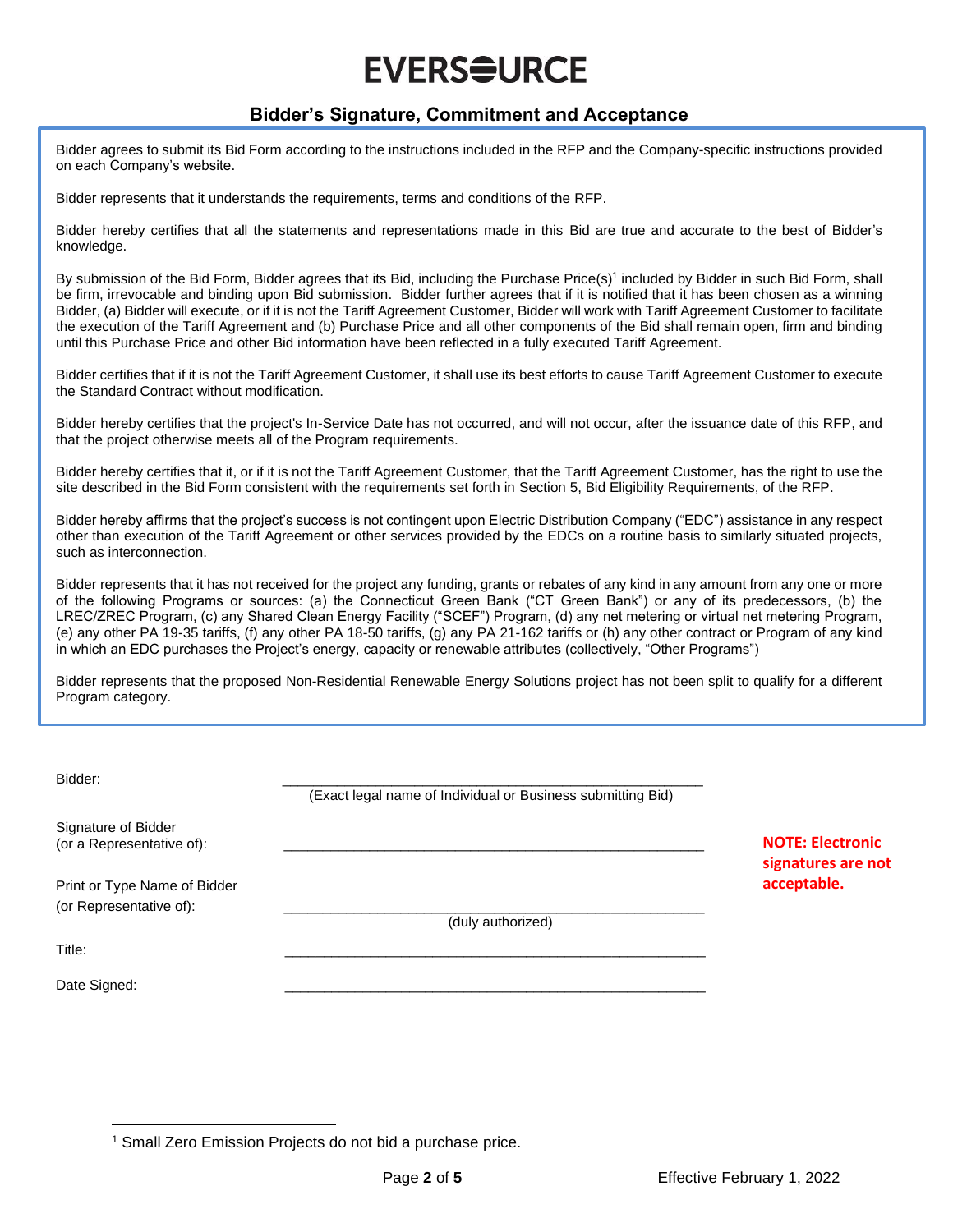# **EVERS<del>Q</del>URCE**

### **Tariff Agreement Customer's Signature, Commitment and Acceptance**

As a duly authorized representative of the Tariff Agreement Customer, I hereby attest that I have reviewed the statements and certifications of the Bidder provided above and certify that such statements and certifications as applicable to the project bid are true and accurate to the best of my knowledge.

Tariff Agreement Customer represents that it understands the requirements, terms and conditions of the RFP.

Tariff Agreement Customer represents that it has not received for the project any funding, grants or rebates of any kind in any amount from any one or more of the following Programs or sources: (a) the Connecticut Green Bank ("CT Green Bank") or any of its predecessors, (b) the LREC/ZREC Program, (c) any Shared Clean Energy Facility ("SCEF") Program, (d) any net metering or virtual net metering Program, (e) any other PA 19-35 tariffs, (f) any other PA 18-50 tariffs, (g) any PA 21-162 tariffs or (h) any other contract or Program of any kind in which an EDC purchases the Project's energy, capacity or renewable attributes (collectively, "Other Programs").

The Tariff Agreement Customer represents that the proposed Non-Residential Renewable Energy Solutions project has not been split to qualify for a different Program category.

The Tariff Agreement Customer further agrees that the Bid, including the Purchase Price(s)<sup>2</sup> included by Bidder in such Bid Form, shall be firm, irrevocable and binding upon Tariff Agreement Customer and that should Bidder be notified that it has been chosen as a winning Bidder, (a) Tariff Agreement Customer shall execute the Standard Tariff Agreement without modification and (b) the Purchase Price(s) and all other components of the Bid shall remain open, firm and binding until this Purchase Price(s) and other Bid information have been reflected in a fully executed Standard Tariff Agreement. Additionally, if a Tariff Payment Beneficiary has been designated at the time of Bid submission, the Tariff Agreement Customer certifies that accepts such designation and the information as submitted with the Bid.

| <b>Tariff Agreement Customer:</b><br>(Exact legal name of Tariff Agreement Customer, as defined above) |                   |                         |
|--------------------------------------------------------------------------------------------------------|-------------------|-------------------------|
|                                                                                                        |                   |                         |
| Signature of Tariff Agreement Customer                                                                 |                   |                         |
| (or a Representative of):                                                                              |                   | <b>NOTE: Electronic</b> |
|                                                                                                        |                   | signatures are not      |
| Print or Type Name of                                                                                  |                   | acceptable.             |
| <b>Tariff Agreement Customer</b><br>(or a Representative of):                                          |                   |                         |
|                                                                                                        | (duly authorized) |                         |
| Title:                                                                                                 |                   |                         |
|                                                                                                        |                   |                         |
| Date Signed:                                                                                           |                   |                         |

<sup>2</sup> Small Zero Emission Projects do not bid a purchase price.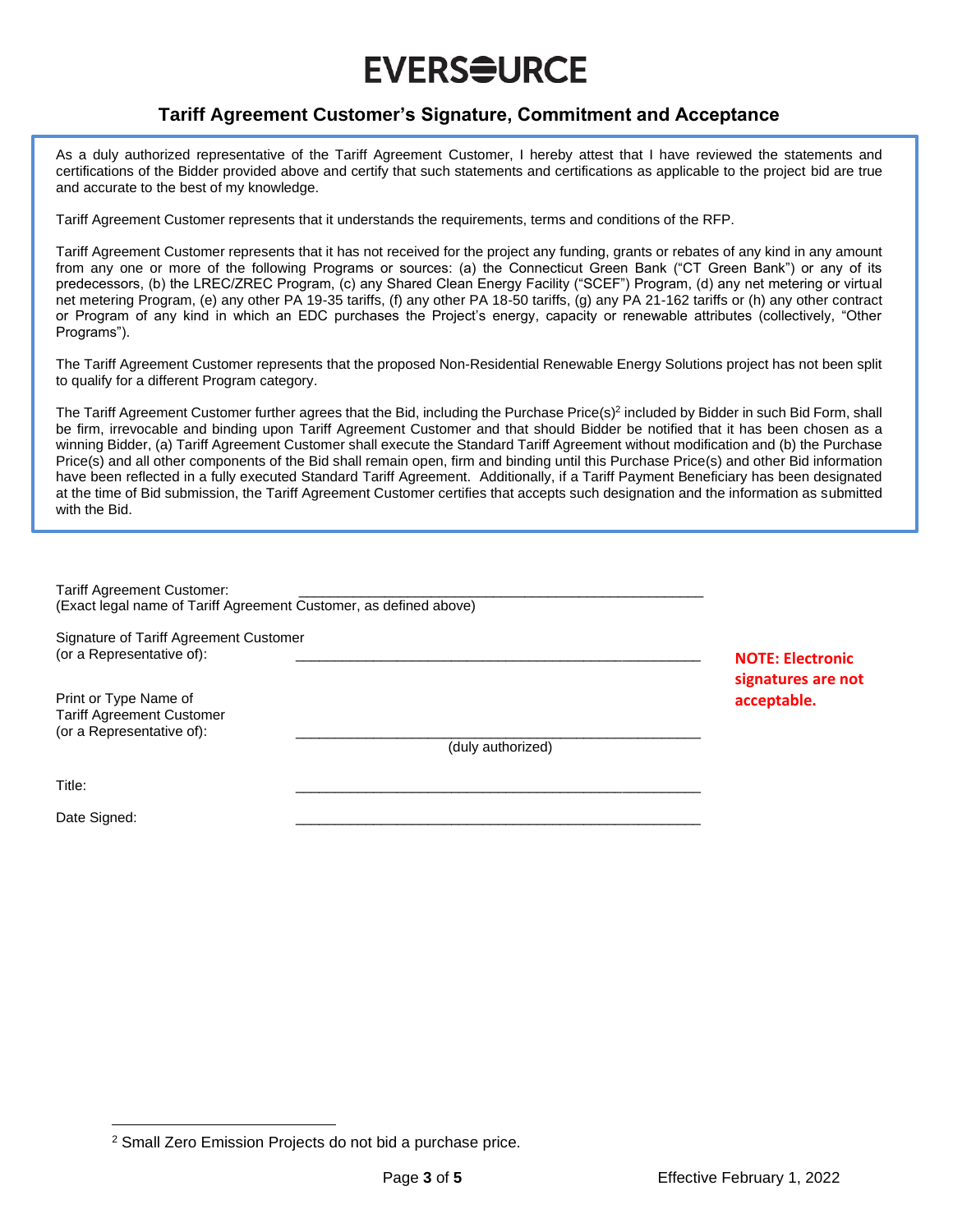# **EVERS<del>Q</del>URCE**

### **Affidavit of Owner of the Project Site's Notarized Signature, Commitment and Acceptance**

#### **Note – the Owner of the Project Site's signature is required to be witnessed by a Notary Public and documented as such.<sup>3</sup>**

As a duly authorized representative of the Owner of the Project Site, I hereby attest that I have reviewed the statements and certifications of the Bidder provided above and certify that such statements and certifications as applicable to the project bid are true and accurate to the best of my knowledge.

Owner of the Project Site represents that it understands the requirements, terms and conditions of the RFP, including site control.

Owner of the Project Site represents that it has not received for the project any funding, grants or rebates of any kind in any amount from any one or more of the following Programs or sources: (a) the Connecticut Green Bank ("CT Green Bank") or any of its predecessors, (b) the LREC/ZREC Program, (c) any Shared Clean Energy Facility ("SCEF") Program, (d) any net metering or virtual net metering Program, (e) any other PA 19-35 tariffs, (f) any other PA 18-50 tariffs, (g) any PA 21-162 tariffs or (h) any other contract or Program of any kind in which an EDC purchases the Project's energy, capacity or renewable attributes (collectively, "Other Programs").

Owner of the Project site represents that the proposed Non-Residential Renewable Energy Solutions project has not been split to qualify for a different Program category.

Owner of the Project Site further attests that the Bidder is authorized to submit this Bid for the project located, in association with the development of a Non-Residential Renewable Energy Solutions project, to be located on the Owner of the Project Site's property (Project Site) pursuant to the 11/3/21 Final Decision by the Public Utilities Regulatory Authority.

Attached hereto is the necessary proof of control of the generation site as required in accordance with Section 2.1.17 of the Joint Electric Distribution Company Program Rules document in Docket 21-08-03. This includes copies of executed documents proving site control such as deeds, written leases, options to lease, memorandums of lease, memorandums of option to lease, and contracts to purchase between the Bidder and Owner of the Project Site showing one of the following:

- That the Bidder owns the site or has a lease or easement with respect to the site on which the proposed Project will be located for a term of at least as long as the term of the Agreement; or
- 2. That the Bidder has an unconditional option agreement to purchase or lease the site for such term.

#### **Owner of Project Site – Please fill out and sign the following:**

| Owner of Project Site:<br>(Exact legal name of Owner of the Project Site, as defined above) |                                                                                                                       |                                               |
|---------------------------------------------------------------------------------------------|-----------------------------------------------------------------------------------------------------------------------|-----------------------------------------------|
| Signature of Owner of Project Site<br>(or a Representative of):                             | <u> 1989 - Johann Stoff, deutscher Stoff, der Stoff, der Stoff, der Stoff, der Stoff, der Stoff, der Stoff, der S</u> |                                               |
| Print or Type Name of Owner of                                                              |                                                                                                                       | <b>NOTE: Electronic</b><br>signatures are not |
| Project Site (or a Representative of):                                                      |                                                                                                                       | acceptable.                                   |
|                                                                                             | (duly authorized)                                                                                                     |                                               |
| Title:                                                                                      | <u> 1980 - An Dùbhlachd ann an Dùbhlachd ann an Dùbhlachd ann an Dùbhlachd ann an Dùbhlachd ann an Dùbhlachd ann </u> |                                               |
| Date Signed:                                                                                |                                                                                                                       |                                               |
| Notary Public - Please fill out and sign the following:                                     |                                                                                                                       |                                               |
| Subscribed and sworn before me, this ______ day of _____________________________            | 20                                                                                                                    |                                               |
|                                                                                             |                                                                                                                       |                                               |
|                                                                                             |                                                                                                                       |                                               |

<sup>3</sup> Please see Section 3 of the March 30, 2020 CT Executive Order 7Q regarding Remote Notarizations here: <https://portal.ct.gov/-/media/Office-of-the-Governor/Executive-Orders/Lamont-Executive-Orders/Executive-Order-No-7Q.pdf>